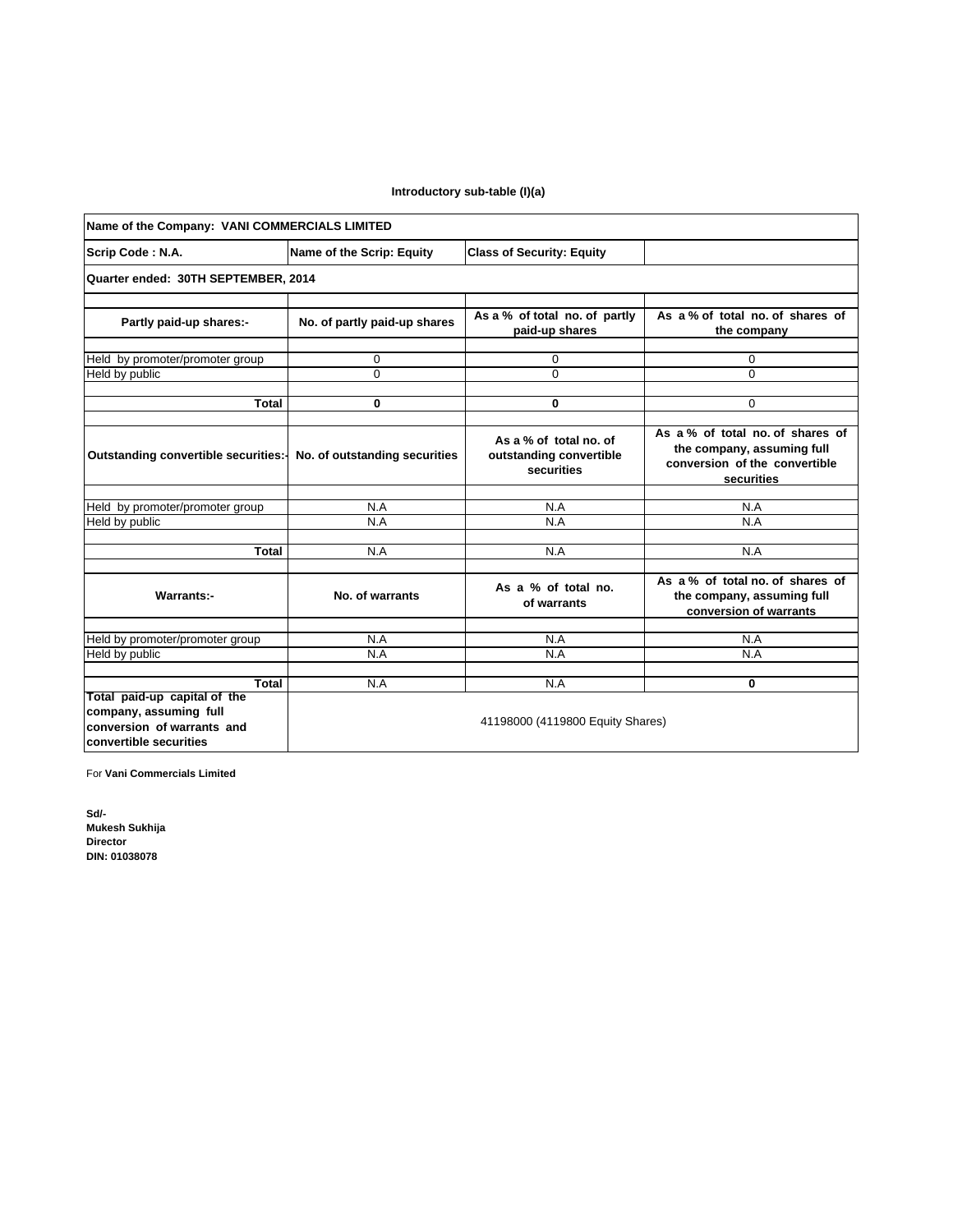|                              | <b>Statement Showing Shareholding Pattern</b>                                                                         |                           |                              |                                                       |                                                                                                                        |                                    |                     |                       |
|------------------------------|-----------------------------------------------------------------------------------------------------------------------|---------------------------|------------------------------|-------------------------------------------------------|------------------------------------------------------------------------------------------------------------------------|------------------------------------|---------------------|-----------------------|
|                              |                                                                                                                       |                           |                              | Table (I)(a)                                          |                                                                                                                        |                                    |                     |                       |
| Category<br>code             | Category of<br>Shareholder                                                                                            | Number of<br>Shareholders | Total<br>number<br>of shares | Number of<br>shares held in<br>dematerialized<br>form | Total shareholding as a<br><b>Shares Pledged or otherwise</b><br>percentage of total number of<br>encumbered<br>shares |                                    |                     |                       |
|                              |                                                                                                                       |                           |                              |                                                       | As a<br>percentage<br>$of(A+B)^{1}$                                                                                    | As a<br>percentage of<br>$(A+B+C)$ | Number of<br>shares | As a percentage       |
| (1)                          | (II)                                                                                                                  | (III)                     | (IV)                         | (V)                                                   | (VI)                                                                                                                   | (VII)                              | (VIII)              | (IX)= (VIII)/(IV)*100 |
| (A)                          | Shareholding of Promoter and Promoter<br>Group                                                                        |                           |                              |                                                       |                                                                                                                        |                                    |                     |                       |
| 1                            | Indian                                                                                                                |                           |                              |                                                       |                                                                                                                        |                                    |                     |                       |
| (a)                          | Individuals/ Hindu Undivided Family                                                                                   | 15                        | 561400                       | 244600                                                | 13.63                                                                                                                  | 13.63                              | N.A.                | N.A.                  |
| (b)                          | Central Government/ State Government(s)                                                                               | <b>NIL</b>                | <b>NIL</b>                   | <b>NIL</b>                                            | <b>NIL</b>                                                                                                             | <b>NIL</b>                         | N.A.                | N.A.                  |
| (c)                          | <b>Bodies Corporate</b>                                                                                               | <b>NIL</b>                | <b>NIL</b>                   | <b>NIL</b>                                            | <b>NIL</b>                                                                                                             | <b>NIL</b>                         | N.A.                | N.A.                  |
| (d)                          | Financial Institutions/ Banks                                                                                         | <b>NIL</b>                | <b>NIL</b>                   | <b>NIL</b>                                            | <b>NIL</b>                                                                                                             | <b>NIL</b>                         | N.A.                | N.A.                  |
| (e)                          | Any Others(Specify)                                                                                                   | N.A.                      | N.A.                         | N.A.                                                  | N.A.                                                                                                                   | N.A.                               | N.A.                | N.A.                  |
|                              | Sub Total(A)(1)                                                                                                       | 15                        | 561400                       | 244600                                                | 13.63                                                                                                                  | 13.63                              | N.A.                | N.A.                  |
|                              |                                                                                                                       |                           |                              |                                                       |                                                                                                                        |                                    |                     |                       |
| $\overline{\mathbf{2}}$<br>a | Foreign<br>Individuals (Non-Residents Individuals/<br>Foreign Individuals)                                            | <b>NIL</b>                | <b>NIL</b>                   | <b>NIL</b>                                            | <b>NIL</b>                                                                                                             | <b>NIL</b>                         | N.A.                | N.A.                  |
| b                            | <b>Bodies Corporate</b>                                                                                               | <b>NIL</b>                | <b>NIL</b>                   | <b>NIL</b>                                            | <b>NIL</b>                                                                                                             | <b>NIL</b>                         | N.A.                | N.A.                  |
| $\mathbf c$                  | Institutions                                                                                                          | <b>NIL</b>                | <b>NIL</b>                   | <b>NIL</b>                                            | <b>NIL</b>                                                                                                             | <b>NIL</b>                         | N.A.                | N.A.                  |
| d                            | Qualified Foreign Investor                                                                                            | <b>NIL</b>                | <b>NIL</b>                   | <b>NIL</b>                                            | <b>NIL</b>                                                                                                             | <b>NIL</b>                         | N.A.                | N.A.                  |
| e                            | Any Others(Specify)                                                                                                   | N.A.                      | N.A.                         | N.A.                                                  | N.A.                                                                                                                   | N.A.                               | N.A.                | N.A.                  |
|                              | Sub Total(A)(2)                                                                                                       | 0                         | 0                            | 0                                                     | 0.00                                                                                                                   | 0.00                               | N.A.                | N.A.                  |
|                              |                                                                                                                       |                           |                              |                                                       |                                                                                                                        |                                    |                     |                       |
|                              | <b>Total Shareholding of Promoter</b><br>and<br>Promoter Group (A)= (A)(1)+(A)(2)                                     | 15                        | 561400                       | 244600                                                | 13.63                                                                                                                  | 13.63                              | N.A.                | N.A.                  |
| (B)                          | <b>Public shareholding</b>                                                                                            |                           |                              |                                                       |                                                                                                                        |                                    |                     |                       |
| 1                            | <b>Institutions</b>                                                                                                   |                           |                              |                                                       |                                                                                                                        |                                    |                     |                       |
| (a)                          | Mutual Funds/ UTI                                                                                                     | <b>NIL</b>                | <b>NIL</b>                   | <b>NIL</b>                                            | <b>NIL</b>                                                                                                             | <b>NIL</b>                         | N.A.                | N.A.                  |
| (b)                          | Financial Institutions Banks                                                                                          | <b>NIL</b>                | <b>NIL</b>                   | <b>NIL</b>                                            | <b>NIL</b>                                                                                                             | <b>NIL</b>                         | N.A.                | N.A.                  |
| (c)                          | Central Government/ State Government(s)                                                                               | <b>NIL</b>                | <b>NIL</b>                   | <b>NIL</b>                                            | <b>NIL</b>                                                                                                             | <b>NIL</b>                         | N.A.                | N.A.                  |
| (d)                          | Venture Capital Funds                                                                                                 | <b>NIL</b>                | <b>NIL</b>                   | <b>NIL</b>                                            | <b>NIL</b>                                                                                                             | <b>NIL</b>                         | N.A.                | N.A.                  |
| (e)                          | <b>Insurance Companies</b>                                                                                            | <b>NIL</b>                | <b>NIL</b>                   | <b>NIL</b>                                            | <b>NIL</b>                                                                                                             | <b>NIL</b>                         | N.A.                | N.A.                  |
| (f)                          | Foreign Institutional Investors                                                                                       | <b>NIL</b>                | <b>NIL</b>                   | <b>NIL</b>                                            | <b>NIL</b>                                                                                                             | <b>NIL</b>                         | N.A.                | N.A.                  |
| (g)                          | Foreign Venture Capital Investors                                                                                     | <b>NIL</b>                | <b>NIL</b>                   | <b>NIL</b>                                            | <b>NIL</b>                                                                                                             | <b>NIL</b>                         | N.A.                | N.A.                  |
| (h)                          | Qualified Foreign Investor                                                                                            | <b>NIL</b>                | <b>NIL</b>                   | <b>NIL</b>                                            | <b>NIL</b>                                                                                                             | <b>NIL</b>                         | N.A.                | N.A.                  |
| (i)                          | Any Other (specify)                                                                                                   | N.A.                      | N.A.                         | N.A.                                                  | N.A.                                                                                                                   | N.A.                               | N.A.                | N.A.                  |
|                              | Sub-Total (B)(1)                                                                                                      | $\pmb{0}$                 | 0                            | 0                                                     | 0.00                                                                                                                   | 0.00                               | N.A.                | N.A.                  |
|                              |                                                                                                                       |                           |                              |                                                       |                                                                                                                        |                                    |                     |                       |
| B 2                          | <b>Non-institutions</b>                                                                                               |                           |                              |                                                       |                                                                                                                        |                                    |                     |                       |
| (a)                          | <b>Bodies Corporate</b>                                                                                               | 9                         | 1087430                      | 1020000                                               | 26.40                                                                                                                  | 26.40                              | N.A.                | N.A.                  |
| (b)                          | Individuals                                                                                                           |                           |                              |                                                       |                                                                                                                        |                                    |                     |                       |
| J.                           | Individual shareholders holding nominal<br>share capital up to Rs 1 lakh                                              | 505                       | 483070                       | 59000                                                 | 11.73                                                                                                                  | 11.73                              | N.A.                | N.A.                  |
| $\mathbf{II}$                | Individual shareholders holding nominal<br>share capital in excess of Rs. 1 lakh.                                     | 31                        | 1987900                      | 1299200                                               | 48.25                                                                                                                  | 48.25                              | N.A.                | N.A.                  |
| (c)                          | Qualified Foreign Investor                                                                                            | N.A.                      | N.A.                         | N.A.                                                  | N.A.                                                                                                                   | N.A.                               | N.A.                | N.A.                  |
| (d)                          | Any Other (specify)                                                                                                   | N.A.                      | N.A                          | N.A.                                                  | N.A.                                                                                                                   | N.A.                               | N.A.                | N.A.                  |
|                              | Sub-Total (B)(2)                                                                                                      | 545                       | 3558400                      | 2378200                                               | 86.37                                                                                                                  | 86.37                              | N.A.                | N.A.                  |
| (B)                          | Total Public Shareholding (B)=<br>$(B)(1)+(B)(2)$                                                                     | 545                       | 3558400                      | 2378200                                               | 86.37                                                                                                                  | 86.37                              | N.A.                | N.A.                  |
|                              | TOTAL (A)+(B)                                                                                                         | 560                       | 4119800                      | 2622800                                               | 100.00                                                                                                                 | 100.00                             | N.A.                | N.A.                  |
|                              |                                                                                                                       |                           |                              |                                                       |                                                                                                                        |                                    |                     |                       |
| (C)<br>$\mathbf{1}$          | Shares held by Custodians and against<br>which Depository Receipts have been<br>issued<br>Promoter and Promoter Group | <b>NIL</b>                | <b>NIL</b>                   | <b>NIL</b>                                            | <b>NIL</b>                                                                                                             | <b>NIL</b>                         | N.A.                | N.A.                  |
| $\overline{\mathbf{c}}$      | Public                                                                                                                | <b>NIL</b>                | <b>NIL</b>                   | <b>NIL</b>                                            | <b>NIL</b>                                                                                                             | <b>NIL</b>                         | N.A.                | N.A.                  |
|                              | Sub-Total (C)                                                                                                         | 0                         | 0                            | 0                                                     | 0                                                                                                                      | 0                                  | N.A.                | N.A.                  |
|                              |                                                                                                                       |                           |                              |                                                       |                                                                                                                        |                                    |                     |                       |
|                              | GRAND TOTAL (A)+(B)+(C)                                                                                               | 560                       | 4119800                      | 2622800                                               | 100.00                                                                                                                 | 100.00                             | N.A.                | N.A.                  |

For **Vani Commercials Limited**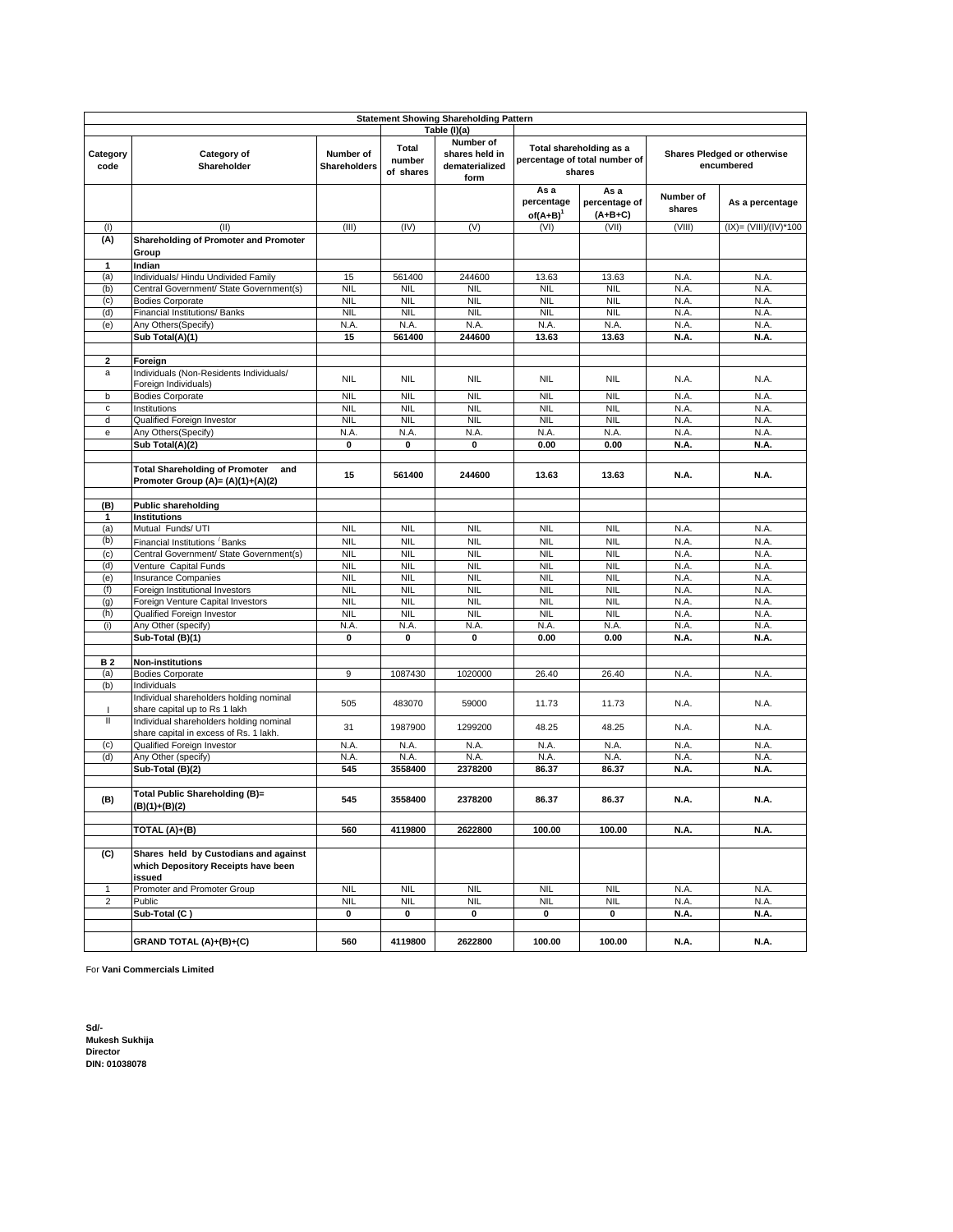Sr.No Notes

NOT ANY

For **Vani Commercials Limited**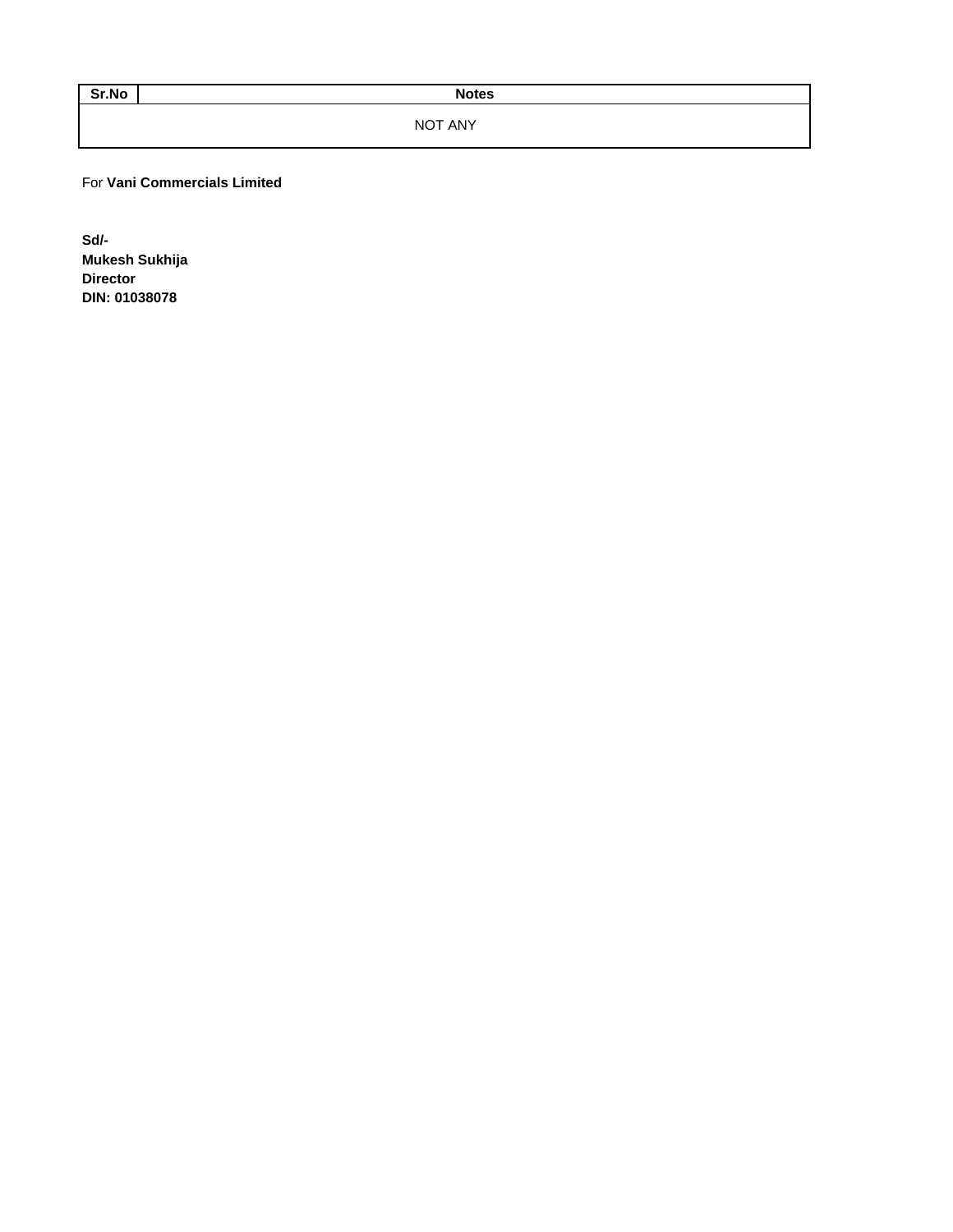### **(I)(b) Statement showing holding of securities (including shares, warrants, convertible securities) of persons belonging to the category "Promoter and Promoter Group"**

|         |                            |                             | <b>Details of Shares held</b>              |             | Encumbered shares (*) |                                                                  |                  | <b>Details of warrants</b>                                                        |                                                | <b>Details of convertible</b>                                                       |                                                                                                                                                                  |
|---------|----------------------------|-----------------------------|--------------------------------------------|-------------|-----------------------|------------------------------------------------------------------|------------------|-----------------------------------------------------------------------------------|------------------------------------------------|-------------------------------------------------------------------------------------|------------------------------------------------------------------------------------------------------------------------------------------------------------------|
| Sr. No. | Name of the shareholder    | Number of<br>shares<br>held | As a % of grand<br>total $(A) + (B) + (C)$ | No.         | As a percentage       | As a % of<br>grand total<br>$(A)+(B)+(C)$ of<br>sub-clause (I)(a | warrants<br>held | As a $%$<br>total<br>Number of I number of<br>warrants<br>of the<br>same<br>class | Number of<br>convertible<br>securities<br>held | As a $%$<br>total<br>number of<br>convertible<br>securities<br>of the same<br>class | <b>Total shares (including</b><br>underlying shares<br>assuming full conversion<br>of warrants and<br>convertible securities) as a<br>% of diluted share capital |
| (1)     | (II)                       | (III)                       | (IV)                                       | (V)         | (VI)=(V)/(III)*100    | (VII)                                                            | (VIII)           | (IX)                                                                              | (X)                                            | (XI)                                                                                | (XII)                                                                                                                                                            |
|         | MR.SHIV KUMAR KHANNA       | 38400                       | 0.93                                       | N.A.        | N.A.                  | N.A.                                                             | N.A.             | N.A.                                                                              | N.A.                                           | N.A.                                                                                | N.A.                                                                                                                                                             |
| 2       | MR.HARISH KHANNA           | 38400                       | 0.93                                       | N.A.        | N.A.                  | N.A.                                                             | N.A.             | N.A.                                                                              | N.A.                                           | N.A.                                                                                | N.A.                                                                                                                                                             |
| 3       | MR.RAJESH KHANNA           | 38400                       | 0.93                                       | N.A.        | N.A.                  | N.A.                                                             | N.A.             | N.A.                                                                              | N.A.                                           | N.A.                                                                                | N.A.                                                                                                                                                             |
|         | MR.DEEPAK KHANNA           | 38400                       | 0.93                                       | N.A.        | N.A.                  | N.A.                                                             | N.A              | N.A.                                                                              | N.A.                                           | N.A.                                                                                | N.A.                                                                                                                                                             |
| 5       | <b>SMT.VEENA KHANNA</b>    | 38400                       | 0.93                                       | N.A.        | N.A.                  | N.A.                                                             | N.A.             | N.A.                                                                              | N.A.                                           | N.A.                                                                                | N.A.                                                                                                                                                             |
| 6       | <b>SMT.VIBHA KHANNA</b>    | 86400                       | 2.10                                       | N.A.        | N.A.                  | N.A.                                                             | N.A.             | N.A.                                                                              | N.A.                                           | N.A.                                                                                | N.A.                                                                                                                                                             |
|         | SMT.KRISHNAWATI KHANNA     | 38400                       | 0.93                                       | N.A.        | N.A.                  | N.A.                                                             | N.A.             | N.A.                                                                              | N.A.                                           | N.A.                                                                                | N.A.                                                                                                                                                             |
| 8       | MR. GAURAV SUKHIJA         | 59000                       | 1.43                                       | N.A.        | N.A.                  | N.A.                                                             | N.A.             | N.A.                                                                              | N.A.                                           | N.A.                                                                                | N.A.                                                                                                                                                             |
| 9       | MR. GAURAV BHATIA          | 9200                        | 0.22                                       | N.A.        | N.A.                  | N.A.                                                             | N.A.             | N.A.                                                                              | N.A.                                           | N.A.                                                                                | N.A.                                                                                                                                                             |
| 10      | <b>MRS. RASHMI SUKHIJA</b> | 29000                       | 0.70                                       | N.A.        | N.A.                  | N.A.                                                             | N.A.             | N.A.                                                                              | N.A.                                           | N.A.                                                                                | N.A.                                                                                                                                                             |
|         | MR. O.P SUKHIJA            | 59400                       | 1.44                                       | N.A.        | N.A.                  | N.A.                                                             | N.A              | N.A.                                                                              | N.A.                                           | N.A.                                                                                | N.A.                                                                                                                                                             |
| 12      | MRS. RAJ KANTA SUKHIJA     | 59200                       | 1.44                                       | N.A.        | N.A.                  | N.A.                                                             | N.A.             | N.A.                                                                              | N.A.                                           | N.A.                                                                                | N.A.                                                                                                                                                             |
| 13      | MRS. KOMAL SUKHIJA         | 9500                        | 0.23                                       | N.A.        | N.A.                  | N.A.                                                             | N.A.             | N.A.                                                                              | N.A.                                           | N.A.                                                                                | N.A.                                                                                                                                                             |
| 14      | MS. NEELAM BHATIA          | 9800                        | 0.24                                       | N.A.        | N.A.                  | N.A.                                                             | N.A.             | N.A.                                                                              | N.A.                                           | N.A.                                                                                | N.A.                                                                                                                                                             |
| 15      | MRS. SHILPA BHATIA         | 9500                        | 0.23                                       | N.A.        | N.A.                  | N.A.                                                             | N.A.             | N.A.                                                                              | N.A.                                           | N.A.                                                                                | N.A.                                                                                                                                                             |
|         | <b>TOTAL</b>               | 561400                      | 13.63                                      | <b>N.A.</b> | N.A.                  | N.A.                                                             | <b>N.A.</b>      | N.A.                                                                              | N.A.                                           | N.A.                                                                                | N.A.                                                                                                                                                             |

For **Vani Commercials Limited**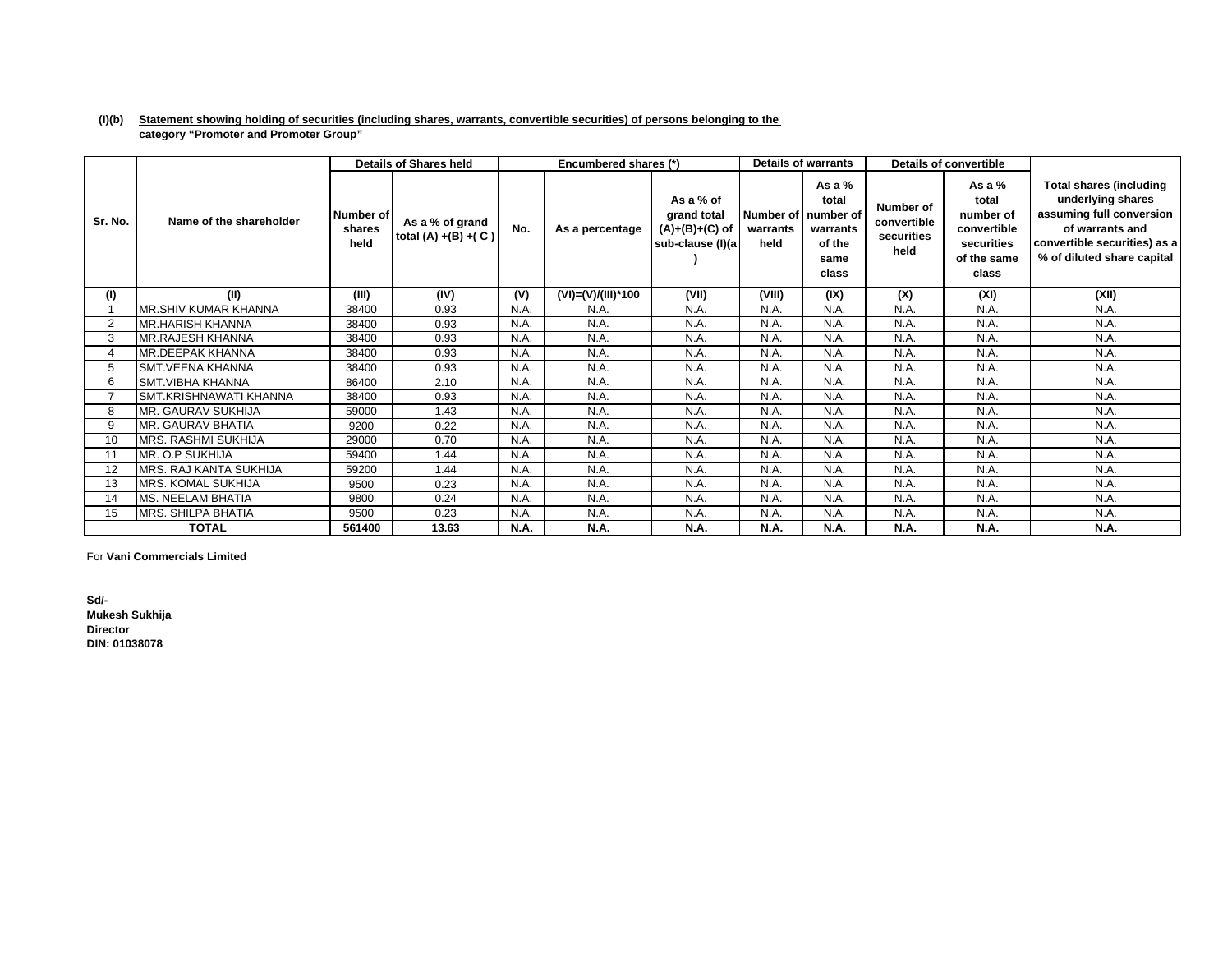# (I)(c)(i) Statement showing holding of securities (including shares, warrants, convertible securities) of persons belonging to the category "Public" and holding more than 1% of the total number of shares

| Sr. No.        | Name of the shareholder     |         | Shares as a percentage<br>of total number of<br>Number of<br>shares {i.e., Grand Total<br>shares held<br>$(A)+(B)+(C)$ indicated in |                               | <b>Details of warrants</b>                                       |                                                | Details of convertible<br>securities                                            | <b>Total shares (including</b><br>underlying shares<br>assuming full<br>conversion of<br>warrants and |
|----------------|-----------------------------|---------|-------------------------------------------------------------------------------------------------------------------------------------|-------------------------------|------------------------------------------------------------------|------------------------------------------------|---------------------------------------------------------------------------------|-------------------------------------------------------------------------------------------------------|
|                |                             |         | Statement at para (I)(a)<br>above}                                                                                                  | Number of<br>warrants<br>held | As a %<br>total<br>number of<br>warrants of<br>the same<br>class | Number of<br>convertible<br>securities<br>held | % w.r.t total<br>number of<br>convertible<br>securities of<br>the same<br>class | convertible securities)<br>as a % of diluted share<br>capital                                         |
| 1              | <b>IITENDER KUMAR</b>       | 110000  | 2.67                                                                                                                                | N.A.                          | N.A.                                                             | N.A.                                           | N.A.                                                                            | N.A.                                                                                                  |
| $\overline{2}$ | SANJEEV KUMAR               | 110000  | 2.67                                                                                                                                | N.A.                          | N.A.                                                             | N.A.                                           | N.A.                                                                            | N.A.                                                                                                  |
| 3              | PRADEEP KUMAR               | 110000  | 2.67                                                                                                                                | N.A.                          | N.A.                                                             | N.A.                                           | N.A                                                                             | N.A.                                                                                                  |
| 4              | <b>TARSEM SINGH</b>         | 110000  | 2.67                                                                                                                                | N.A.                          | N.A.                                                             | N.A.                                           | N.A.                                                                            | N.A.                                                                                                  |
| 5              | SUKHDEV SINGH DHILLON       | 110000  | 2.67                                                                                                                                | N.A.                          | N.A.                                                             | N.A.                                           | N.A.                                                                            | N.A.                                                                                                  |
| 6              | <b>VIIAY KUMAR</b>          | 100000  | 2.43                                                                                                                                | N.A.                          | N.A.                                                             | N.A.                                           | N.A.                                                                            | N.A.                                                                                                  |
| $\overline{7}$ | HARDEEP SINGH WAHLA         | 100000  | 2.43                                                                                                                                | N.A.                          | N.A.                                                             | N.A.                                           | N.A.                                                                            | N.A.                                                                                                  |
| 8              | <b>BALJINDER KAUR</b>       | 100000  | 2.43                                                                                                                                | N.A.                          | N.A.                                                             | N.A.                                           | N.A.                                                                            | N.A.                                                                                                  |
| 9              | <b>BOHAR SINGH</b>          | 100000  | 2.43                                                                                                                                | N.A.                          | N.A.                                                             | N.A.                                           | N.A.                                                                            | N.A.                                                                                                  |
| 10             | <b>SURIEET SINGH</b>        | 100000  | 2.43                                                                                                                                | N.A.                          | N.A.                                                             | N.A.                                           | N.A.                                                                            | N.A.                                                                                                  |
| 11             | <b>ADHIR SACHDEVA</b>       | 50000   | 1.21                                                                                                                                | N.A.                          | N.A.                                                             | N.A.                                           | N.A.                                                                            | N.A.                                                                                                  |
| 12             | <b>ADHIR &amp; SONS HUF</b> | 50000   | 1.21                                                                                                                                | N.A.                          | N.A.                                                             | N.A.                                           | N.A.                                                                            | N.A.                                                                                                  |
| 13             | <b>LOKESH SACHDEVA</b>      | 50000   | 1.21                                                                                                                                | N.A.                          | N.A.                                                             | N.A.                                           | N.A.                                                                            | N.A.                                                                                                  |
| 14             | SHILPA SACHDEVA             | 50000   | 1.21                                                                                                                                | N.A.                          | N.A.                                                             | N.A.                                           | N.A.                                                                            | N.A.                                                                                                  |
| 15             | SUSHMA SACHDEVA             | 50000   | 1.21                                                                                                                                | N.A.                          | N.A.                                                             | N.A.                                           | N.A.                                                                            | N.A.                                                                                                  |
| 16             | <b>GEETA CHADHA</b>         | 50000   | 1.21                                                                                                                                | N.A.                          | N.A.                                                             | N.A.                                           | N.A.                                                                            | N.A.                                                                                                  |
| 17             | RAJEEV CHADHA               | 50000   | 1.21                                                                                                                                | N.A.                          | N.A.                                                             | N.A.                                           | N.A.                                                                            | N.A.                                                                                                  |
| 18             | SOMNATH & SONS (HUF)        | 50000   | 1.21                                                                                                                                | N.A.                          | N.A.                                                             | N.A.                                           | N.A.                                                                            | N.A.                                                                                                  |
| 19             | NAU-NIDH FINANCE LIMITED    | 1000000 | 24.27                                                                                                                               | N.A.                          | N.A.                                                             | N.A.                                           | N.A.                                                                            | N.A.                                                                                                  |
| 20             | HERIKA NARANG               | 50000   | 1.21                                                                                                                                | N.A.                          | N.A.                                                             | NA.                                            | N.A.                                                                            | N.A.                                                                                                  |
| 21             | MANAN NARANG                | 50000   | 1.21                                                                                                                                | N.A.                          | N.A.                                                             | N.A.                                           | N.A.                                                                            | N.A.                                                                                                  |
| 22             | MANAN NARANG (HUF)          | 50000   | 1.21                                                                                                                                | N.A.                          | N.A.                                                             | N.A.                                           | N.A.                                                                            | N.A.                                                                                                  |
| 23             | MANSI NARANG                | 50000   | 1.21                                                                                                                                | N.A.                          | N.A.                                                             | N.A.                                           | N.A.                                                                            | N.A.                                                                                                  |
| 24             | NAVEEN NARANG               | 50000   | 1.21                                                                                                                                | N.A.                          | N.A.                                                             | N.A.                                           | N.A.                                                                            | N.A.                                                                                                  |
| 25             | SATISH CHANDER NARANG       | 50000   | 1.21                                                                                                                                | N.A.                          | N.A.                                                             | N.A.                                           | N.A.                                                                            | N.A.                                                                                                  |
| 26             | SATISH CHANDER NARANG HUF   | 50000   | 1.21                                                                                                                                | N.A.                          | N.A.                                                             | N.A.                                           | N.A.                                                                            | N.A.                                                                                                  |
| 27             | <b>SUMITRA NARANG</b>       | 50000   | 1.21                                                                                                                                | N.A.                          | N.A.                                                             | N.A.                                           | N.A.                                                                            | N.A.                                                                                                  |
| 28             | NAVEEN NARANG (HUF)         | 50000   | 1.21                                                                                                                                | N.A.                          | N.A.                                                             | N.A.                                           | N.A.                                                                            | N.A.                                                                                                  |
|                | <b>TOTAL</b>                | 2900000 | 70.39                                                                                                                               | N.A.                          | N.A.                                                             | N.A.                                           | N.A.                                                                            | N.A.                                                                                                  |

 $\lambda$ 

For Vani Commercials Limited

 $Sd/-$ Mukesh Sukhija<br>Director<br>DIN: 01038078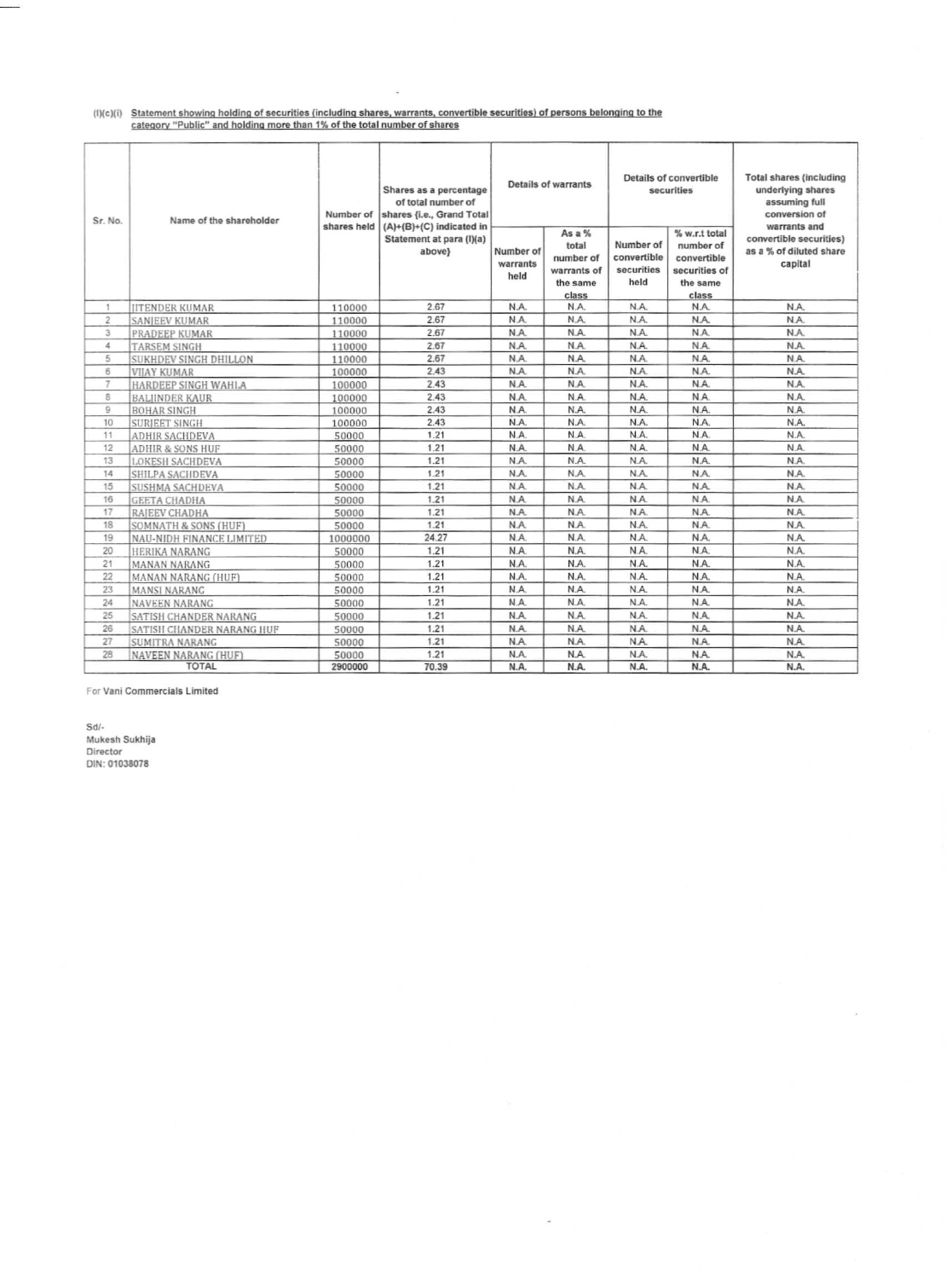(I)(c)(ii) Statement showing holding of securities (including shares, warrants, convertible securities) of persons (together with<br>PAC) belonging to the category "Public" and holding more than 5% of the total number of shar

| Sr. No. | Name(s) of the<br>shareholder(s) and                | Number<br>of shares | Shares as a percentage of<br>total number of shares                                         | <b>Details of warrants</b> |                                                            |                                                | <b>Details of convertible</b><br>securities                                         | <b>Total shares</b><br><i>(including)</i>                                                                                                  |
|---------|-----------------------------------------------------|---------------------|---------------------------------------------------------------------------------------------|----------------------------|------------------------------------------------------------|------------------------------------------------|-------------------------------------------------------------------------------------|--------------------------------------------------------------------------------------------------------------------------------------------|
|         | the Persons Acting in<br>Concert (PAC) with<br>them |                     | <b>{i.e., Grand Total</b><br>(A)+(B)+(C) indicated in<br>Statement at para (I)(a)<br>above} | Number of<br>warrants      | As a % total<br>number of<br>warrants of the<br>same class | Number of<br>convertible<br>securities<br>held | % w.r.t.<br>total<br>number of<br>convertible<br>securities<br>of the same<br>class | underlying<br>shares<br>assuming full<br>conversion of<br>warrants and<br>convertible<br>securities) as a<br>% of diluted<br>share capital |
|         | NAU-NIDH FINANCE LIMITED                            | 1000000             | 24.27                                                                                       | N.A.                       | N.A.                                                       | N.A.                                           | N.A.                                                                                | N.A.                                                                                                                                       |
|         | <b>TOTAL</b>                                        | 1000000             | 24.27                                                                                       | N.A.                       | N.A.                                                       | N.A.                                           | N.A.                                                                                | N.A.                                                                                                                                       |

For Vani Commercials Limited

Sd/-<br>Mukesh Sukhija<br>Director<br>DIN: 01038078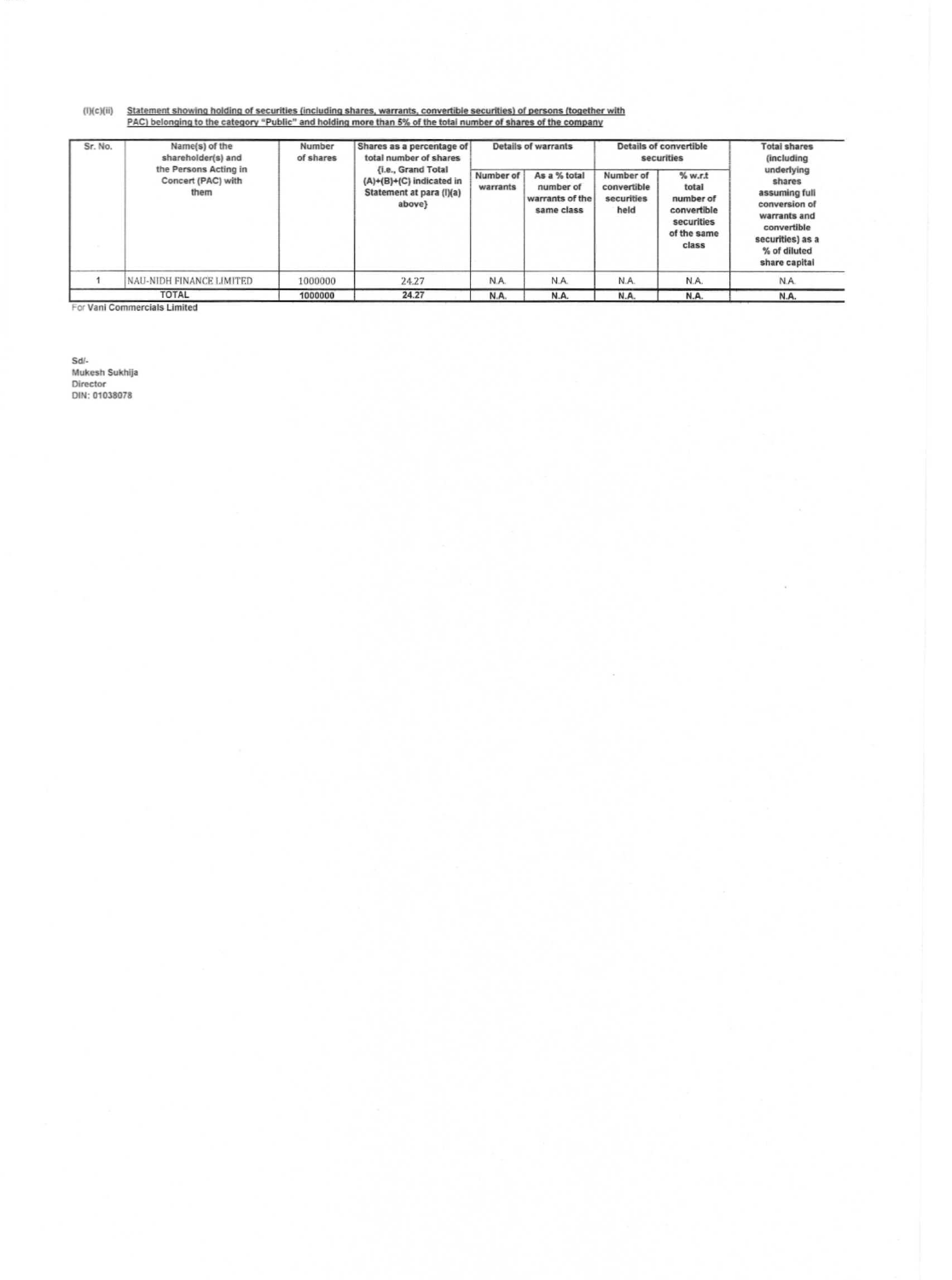#### **(I)(d) Statement showing details of locked-in shares**

| Sr. No.        | Name of the shareholder            | Number of locked-in shares | Locked-in shares as a percentage of<br>total number of shares {i.e., Grand<br>Total (A)+(B)+(C) indicated in<br>Statement at para (I)(a) above} |
|----------------|------------------------------------|----------------------------|-------------------------------------------------------------------------------------------------------------------------------------------------|
| 1              | <b>GAURAV SUKHIJA</b>              | 50000                      | 1.21                                                                                                                                            |
| $\overline{2}$ | <b>RASHMI SUKHIJA</b>              | 20000                      | 0.49                                                                                                                                            |
| 3              | O.P SUKHIJA                        | 50000                      | 1.21                                                                                                                                            |
| 4              | <b>RAJ KANTA SUKHIJA</b>           | 50000                      | 1.21                                                                                                                                            |
| 5              | <b>MUKUL GROVER</b>                | 10000                      | 0.24                                                                                                                                            |
| 6              | <b>INDU GROVER</b>                 | 10000                      | 0.24                                                                                                                                            |
| $\overline{7}$ | <b>ADHIR SACHDEVA</b>              | 50000                      | 1.21                                                                                                                                            |
| 8              | <b>ADHIR &amp; SONS HUF</b>        | 50000                      | 1.21                                                                                                                                            |
| 9              | <b>LOKESH SACHDEVA</b>             | 50000                      | 1.21                                                                                                                                            |
| 10             | SHILPA SACHDEVA                    | 50000                      | 1.21                                                                                                                                            |
| 11             | <b>SUSHMA SACHDEVA</b>             | 50000                      | 1.21                                                                                                                                            |
| 12             | <b>GEETA CHADHA</b>                | 50000                      | 1.21                                                                                                                                            |
| 13             | <b>RAJEEV CHADHA</b>               | 50000                      | 1.21                                                                                                                                            |
| 14             | SOMNATH & SONS (HUF)               | 50000                      | 1.21                                                                                                                                            |
| 15             | <b>NAU-NIDH FINANCE LIMITED</b>    | 1000000                    | 24.27                                                                                                                                           |
| 16             | <b>HERIKA NARANG</b>               | 50000                      | 1.21                                                                                                                                            |
| 17             | <b>MANAN NARANG</b>                | 50000                      | 1.21                                                                                                                                            |
| 18             | <b>MANAN NARANG (HUF)</b>          | 50000                      | 1.21                                                                                                                                            |
| 19             | <b>MANSI NARANG</b>                | 50000                      | 1.21                                                                                                                                            |
| 20             | <b>NAVEEN NARANG</b>               | 50000                      | 1.21                                                                                                                                            |
| 21             | <b>SATISH CHANDER NARANG</b>       | 50000                      | 1.21                                                                                                                                            |
| 22             | <b>SATISH CHANDER NARANG HUF</b>   | 50000                      | 1.21                                                                                                                                            |
| 23             | <b>SUMITRA NARANG</b>              | 50000                      | 1.21                                                                                                                                            |
| 24             | <b>NAVEEN NARANG (HUF)</b>         | 50000                      | 1.21                                                                                                                                            |
| 25             | PAARTH CONSULTANTS PRIVATE LIMITED | 10000                      | 0.24                                                                                                                                            |
| 26             | <b>ISHANVI LAW ADVISORS LLP</b>    | 10000                      | 0.24                                                                                                                                            |
| 27             | <b>EKTA BATRA</b>                  | 10000                      | 0.24                                                                                                                                            |
| 28             | <b>PUNISH BATRA</b>                | 10000                      | 0.24                                                                                                                                            |
| 29             | <b>ANIL NANDWANI</b>               | 10000                      | 0.24                                                                                                                                            |
| 30             | <b>RITU NANDWANI</b>               | 10000                      | 0.24                                                                                                                                            |
|                | <b>TOTAL</b>                       | 2100000                    | 50.97                                                                                                                                           |

For **Vani Commercials Limited**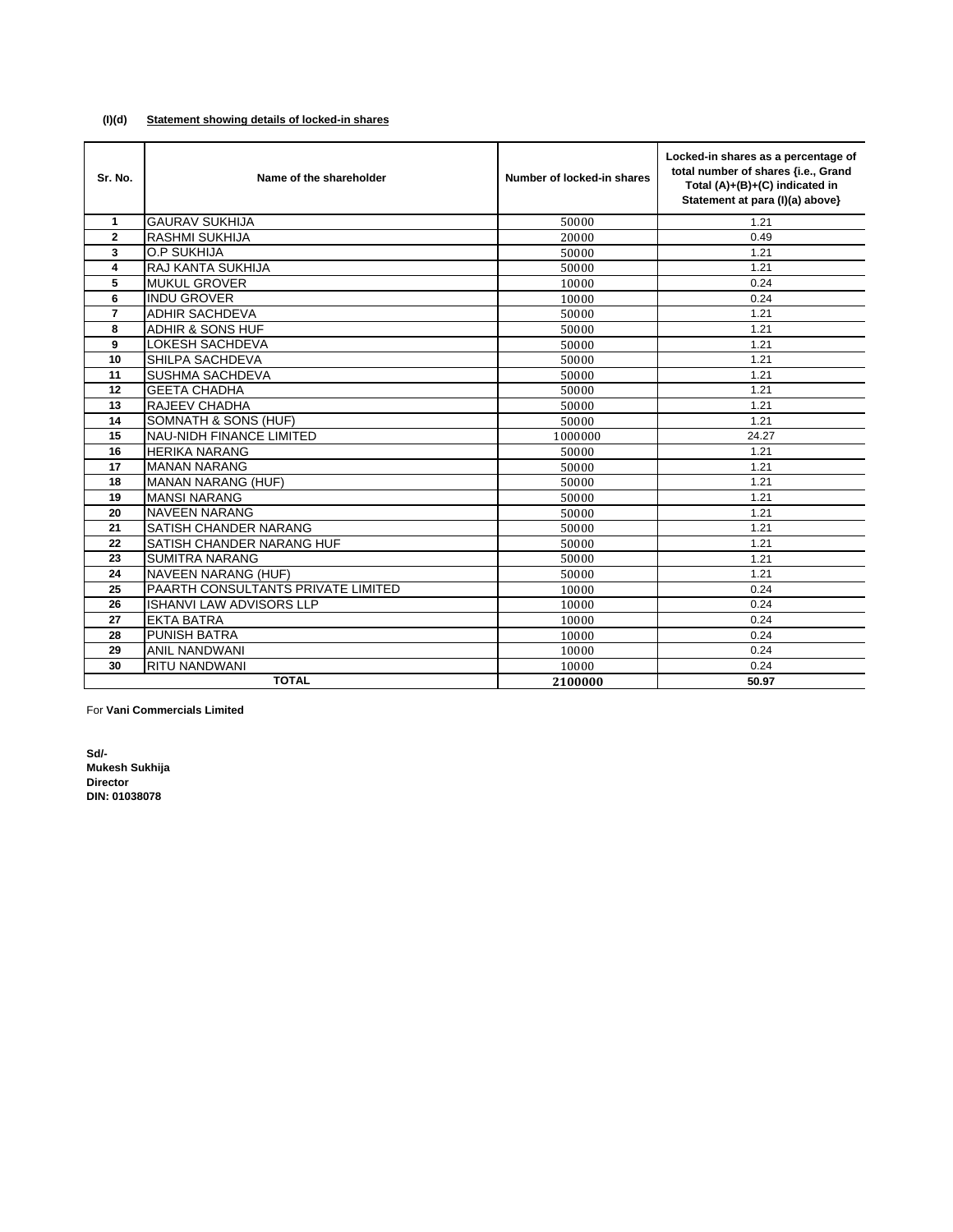#### **(II)(a) Statement showing details of Depository Receipts (DRs)**

| Sr. No. | Type of outstanding DR (ADRs,<br>GDRs, SDRs, etc.) | Number of outstanding<br><b>DRs</b> | Number of shares underlying<br>outstanding DRs | Shares underlying outstanding DRs as a<br>percentage of total number of shares {i.e., Grand<br>Total (A)+(B)+(C) indicated in Statement at para<br>(I)(a) above} |  |  |  |  |  |
|---------|----------------------------------------------------|-------------------------------------|------------------------------------------------|------------------------------------------------------------------------------------------------------------------------------------------------------------------|--|--|--|--|--|
|         | <b>NOT ANY</b>                                     |                                     |                                                |                                                                                                                                                                  |  |  |  |  |  |

For **Vani Commercials Limited**